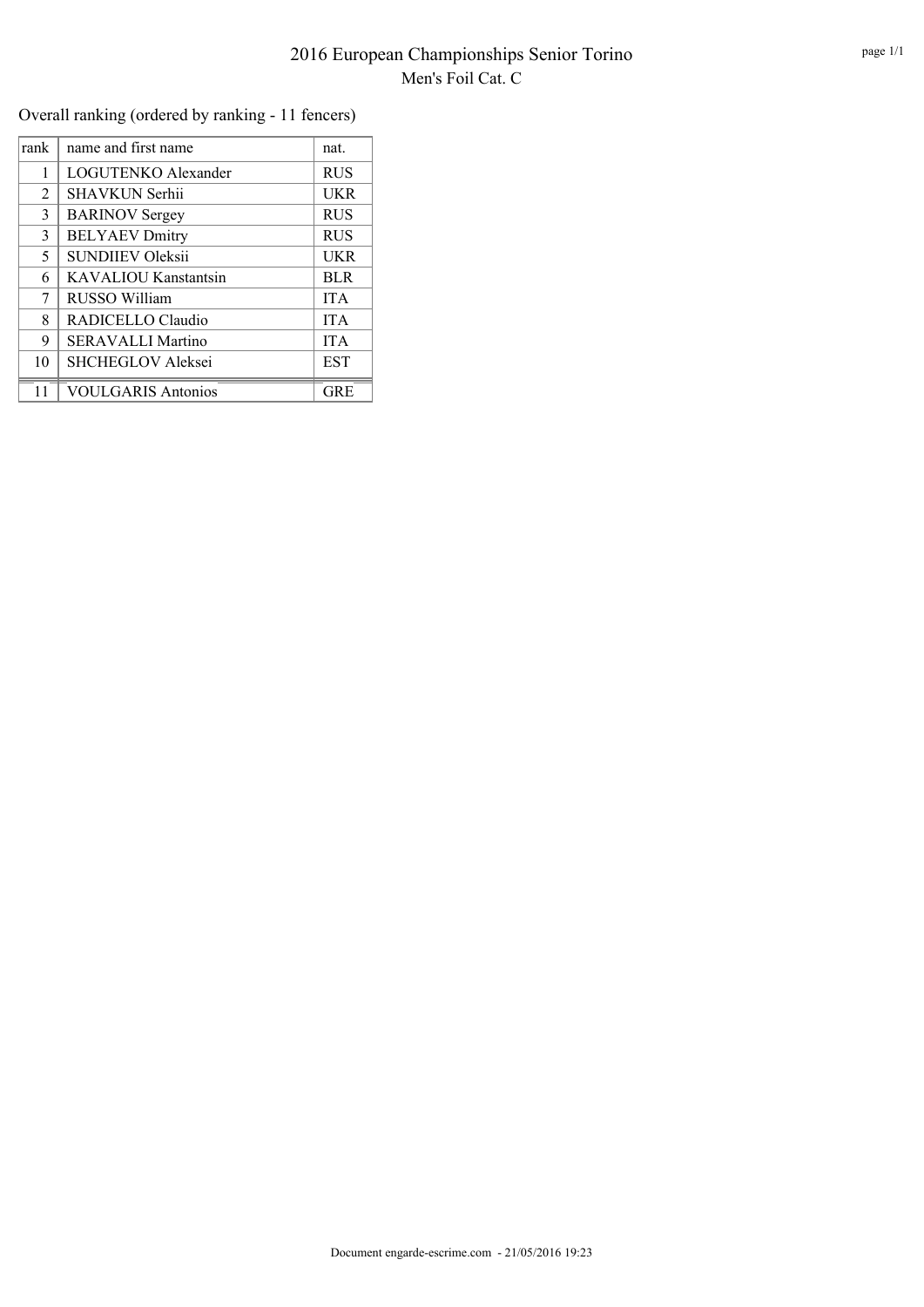## 2016 European Championships Senior Torino Men's Foil Cat. C

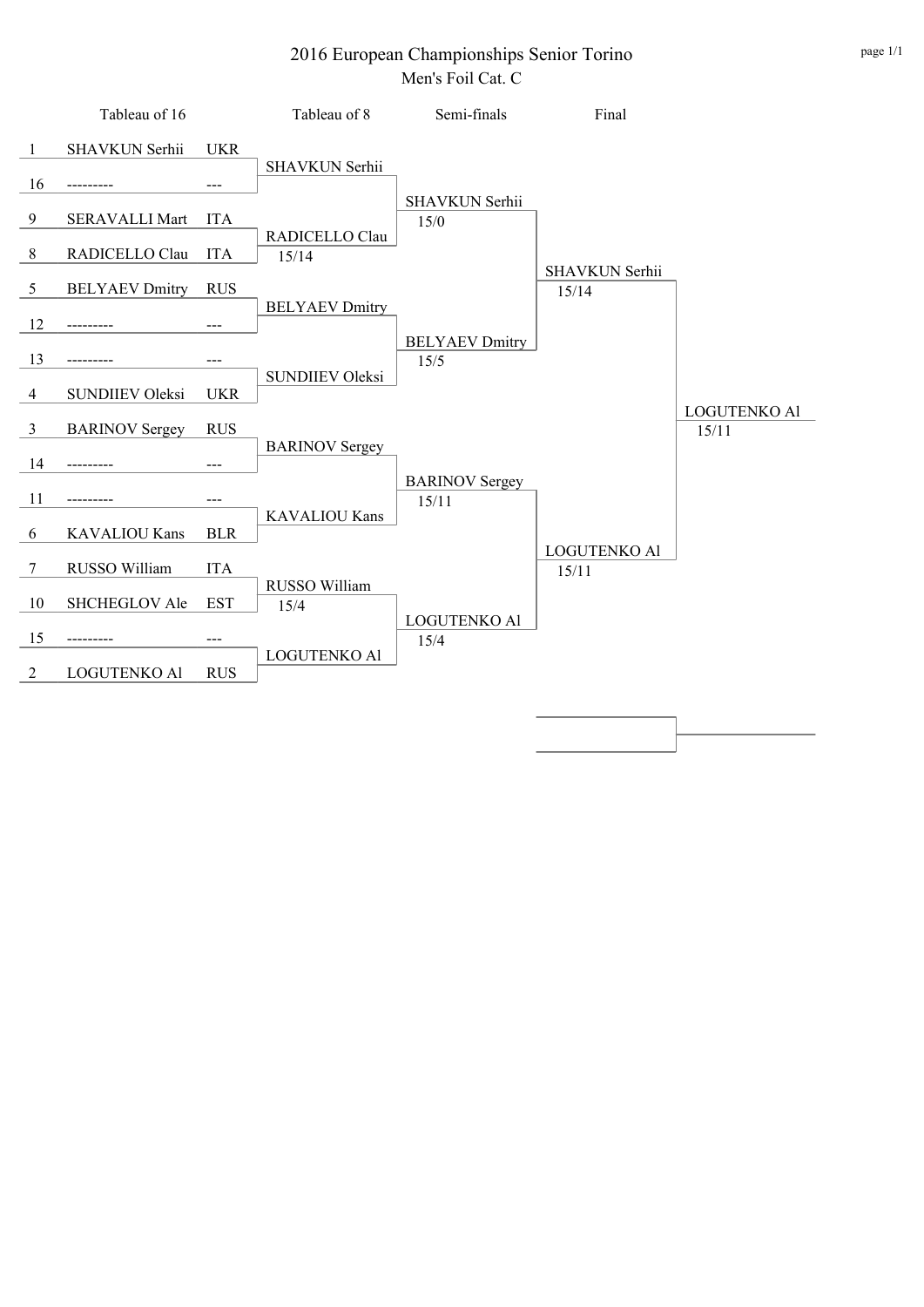## 2016 European Championships Senior Torino Men's Foil Cat. C

| rank | name                   | nat.       | V/M   | ind.     | HS | group     |
|------|------------------------|------------|-------|----------|----|-----------|
|      | SHAVKUN Serhii         | <b>UKR</b> | 1.000 | 20       | 25 | qualifier |
| 2    | <b>LOGUTENKO Al</b>    | <b>RUS</b> | 1.000 | 17       | 20 | qualifier |
| 3    | <b>BARINOV Sergey</b>  | <b>RUS</b> | 0.800 | 11       | 22 | qualifier |
| 4    | <b>SUNDIIEV Oleksi</b> | <b>UKR</b> | 0.750 | $\theta$ | 16 | qualifier |
| 5    | <b>BELYAEV Dmitry</b>  | <b>RUS</b> | 0.600 | 3        | 17 | qualifier |
| 6    | <b>KAVALIOU Kans</b>   | BLR        | 0.500 | 2        | 15 | qualifier |
| 7    | RUSSO William          | <b>ITA</b> | 0.400 | $-2$     | 16 | qualifier |
| 8    | RADICELLO Clau         | <b>ITA</b> | 0.250 | $-7$     | 12 | qualifier |
| 9    | <b>SERAVALLI Mart</b>  | <b>ITA</b> | 0.200 | $-7$     | 13 | qualifier |
| 10   | <b>SHCHEGLOV Ale</b>   | <b>EST</b> | 0.000 | $-12$    | 8  | qualifier |
|      |                        |            |       |          |    |           |

Ranking at the end of the poules (ordered by ranking - 10 fencers)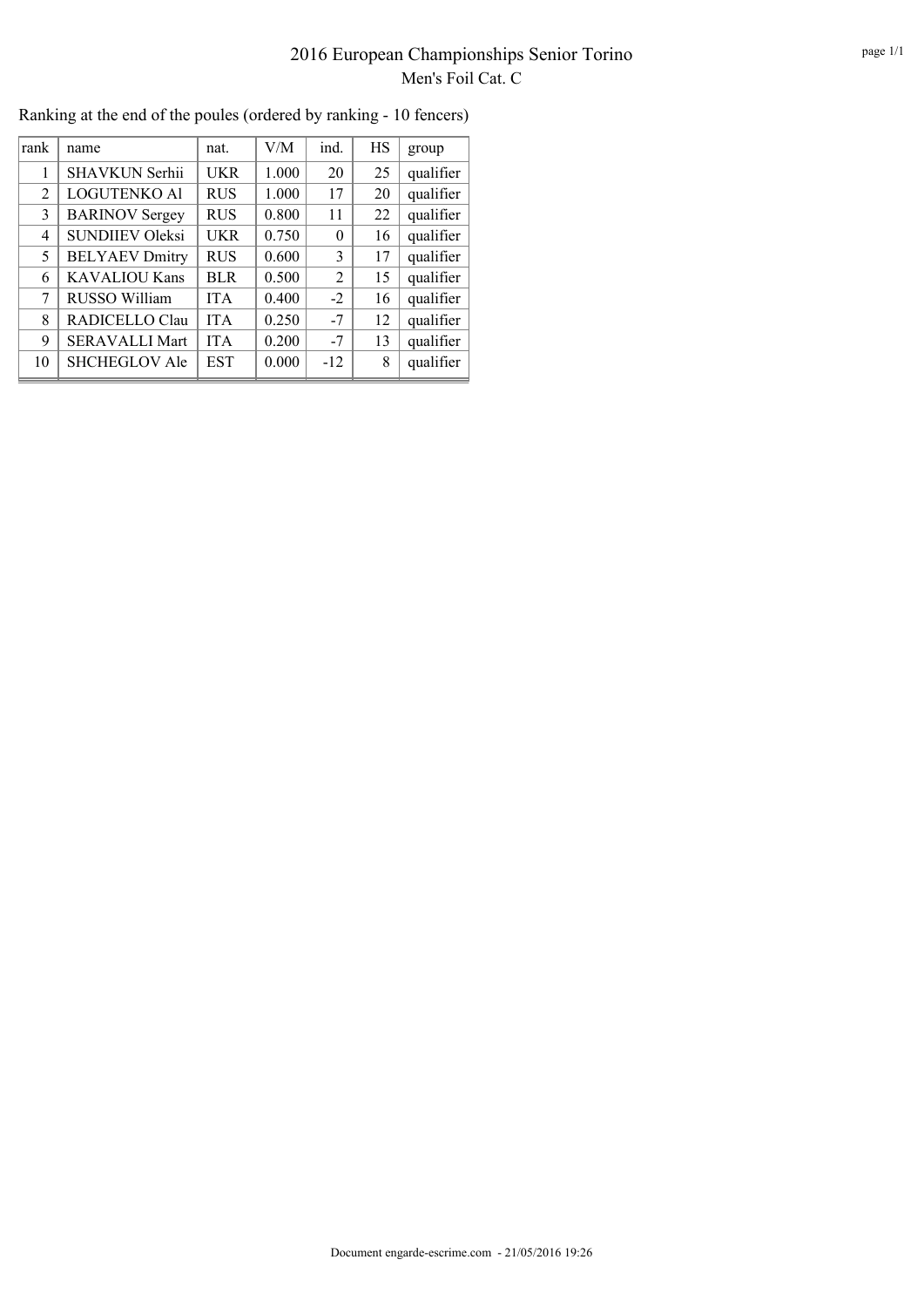## Poules, round No 1

Poule No 1

|            |                           |                                                    | V/M   | ind.           | HS.       | rank           |
|------------|---------------------------|----------------------------------------------------|-------|----------------|-----------|----------------|
| <b>EST</b> | <b>SHCHEGLOV Aleksei</b>  | 3<br>0<br>4                                        | 0.000 | $-12$          | 8         | 5              |
| <b>RUS</b> | LOGUTENKO Alexander       | V<br>V<br>V                                        | 1.000 | 17             | 20        |                |
| <b>BLR</b> | KAVALIOU Kanstantsin      | V<br>V<br>1<br>4                                   | 0.500 | $\overline{2}$ | 15        | 3              |
| <b>ITA</b> | RADICELLO Claudio         | V<br>3<br>$\Omega$<br>4                            | 0.250 | $-7$           | 12        | $\overline{4}$ |
| UKR        | <b>SUNDHEV Oleksii</b>    | V<br>V <sub>1</sub><br>V                           | 0.750 | $\theta$       | 16        | 2              |
|            |                           |                                                    |       |                |           |                |
| Poule No 2 |                           |                                                    |       |                |           |                |
|            |                           |                                                    | V/M   |                |           |                |
|            |                           |                                                    |       | ind.           | <b>HS</b> | rank           |
| <b>RUS</b> | <b>BELYAEV Dmitry</b>     | V                                                  | 0.600 | 3              | 17        | 3              |
| <b>RUS</b> | <b>BARINOV</b> Sergey     | V                                                  | 0.800 | 11             | 22        | 2              |
| <b>GRE</b> | <b>VOULGARIS Antonios</b> | $\overline{0}$<br>$\theta$<br>$\theta$<br>$\Omega$ | 0.000 | $-25$          | $\theta$  | 6              |
| <b>ITA</b> | RUSSO William             | 3 <br>V<br>3 <sup>1</sup><br>$\vert$ 0             | 0.400 | $-2$           | 16        | $\overline{4}$ |
| UKR        | <b>SHAVKUN Serhii</b>     |                                                    | 1.000 | 20             | 25        |                |
| <b>ITA</b> | <b>SERAVALLI Martino</b>  |                                                    | 0.200 | -7             | 13        | 5              |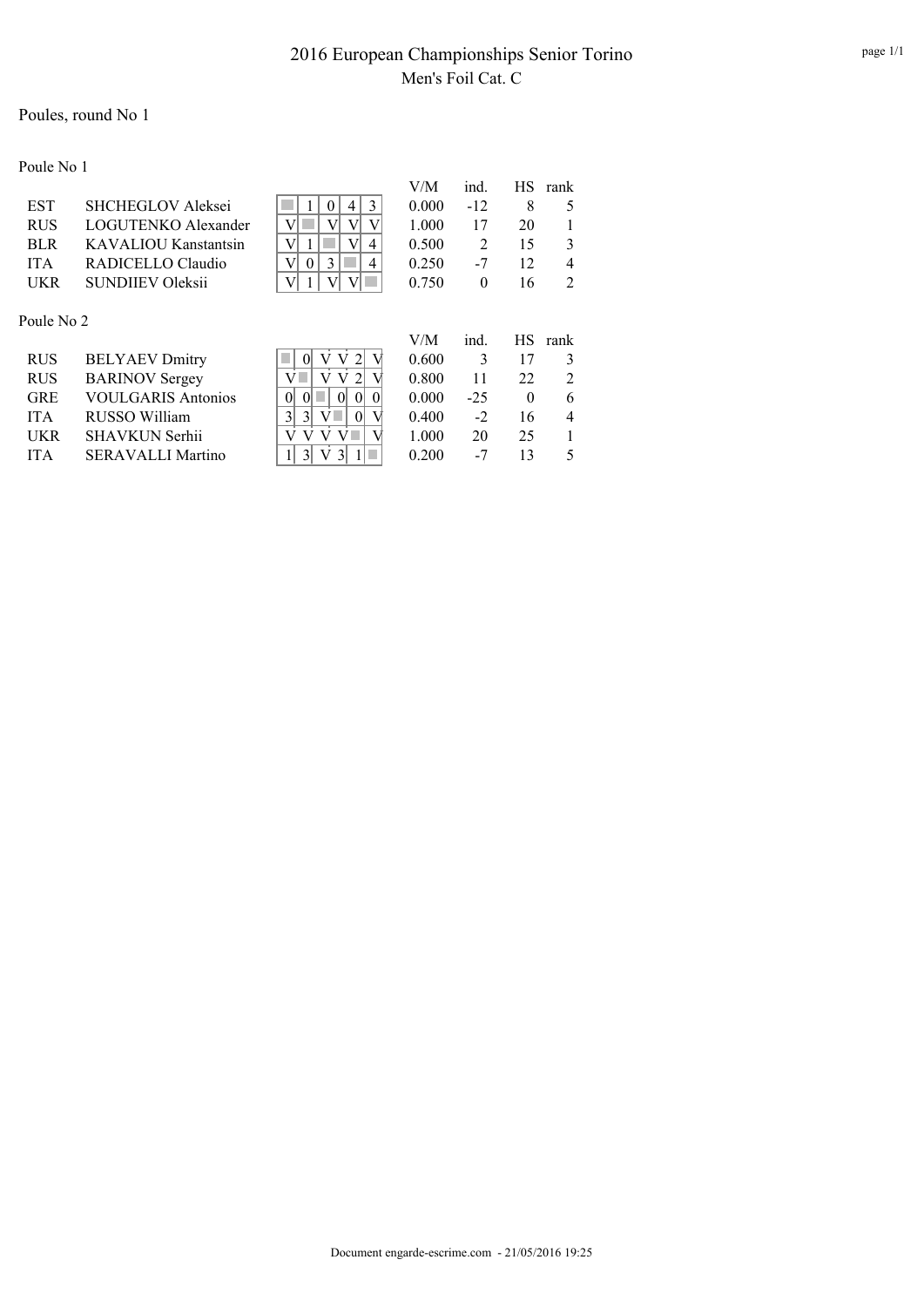## Formula of the competition

11 fencers

1 poules: round

10 fencers 2 poules of 5 Separation by : countries 10 qualifiers

Direct elimination : 10 fencers

Direct elimination